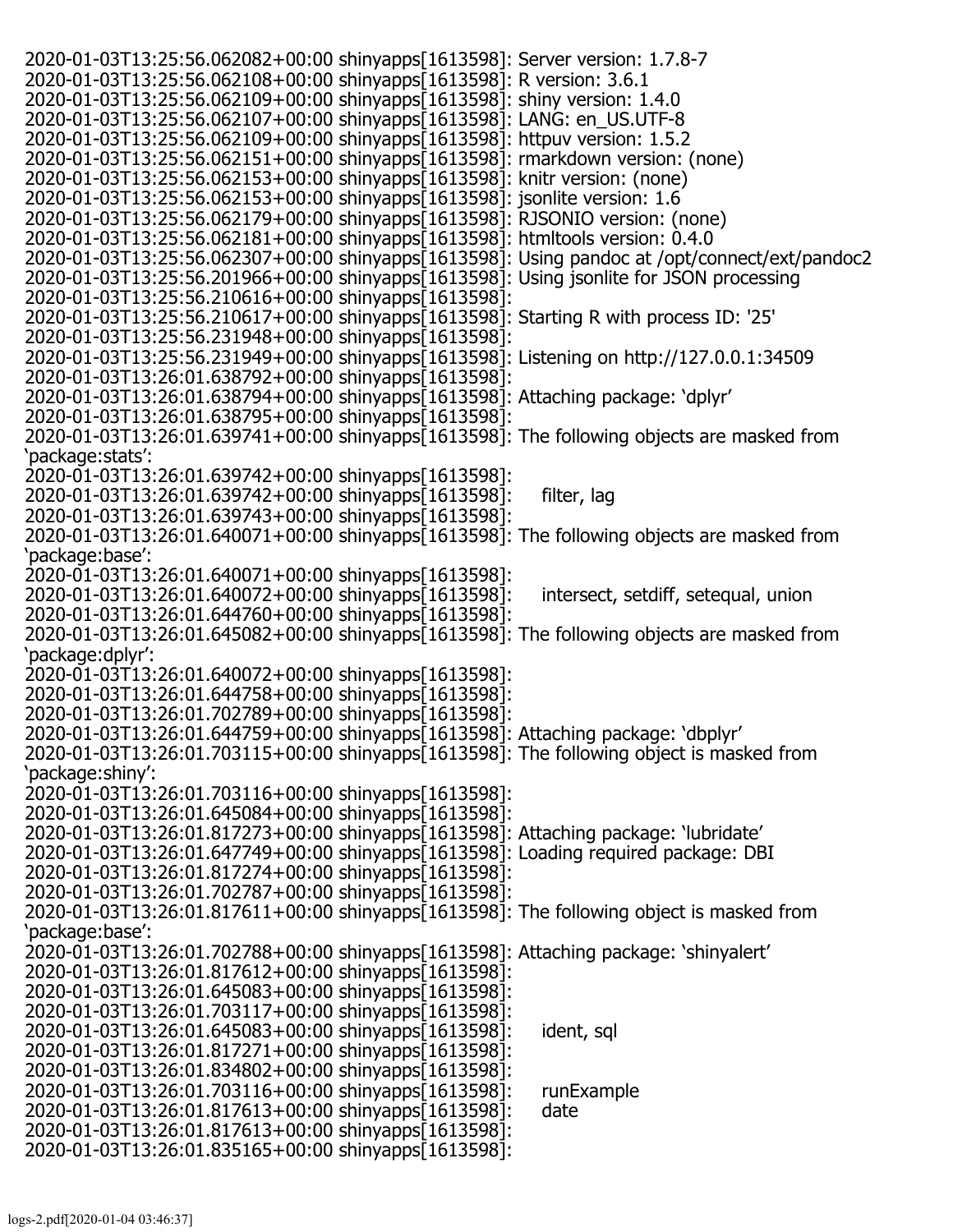2020-01-03T13:26:01.835166+00:00 shinyapps[1613598]: dataTableOutput, renderDataTable 2020-01-03T13:26:01.834805+00:00 shinyapps[1613598]: 2020-01-03T13:26:01.835164+00:00 shinyapps[1613598]: The following objects are masked from 'package:shiny': 2020-01-03T13:26:01.835166+00:00 shinyapps[1613598]: 2020-01-03T13:26:01.834804+00:00 shinyapps[1613598]: Attaching package: 'DT' 2020-01-03T13:28:09.100475+00:00 shinyapps[1613598]: Warning: Error in .local: Failed to connect to database: Error: Can't connect to MySQL server on '41.242.138.18' (110) 2020-01-03T13:28:09.100477+00:00 shinyapps[1613598]: 2020-01-03T13:28:09.105231+00:00 shinyapps[1613598]: 71: .local 2020-01-03T13:28:09.105232+00:00 shinyapps[1613598]: 70: <Anonymous> 2020-01-03T13:28:09.105233+00:00 shinyapps[1613598]: 67: private\$factory 2020-01-03T13:28:09.105233+00:00 shinyapps[1613598]: 66: private\$createObject<br>2020-01-03T13:28:09.105234+00:00 shinyapps[1613598]: 65: .subset2(public\_bind\_env, "initialize") 2020-01-03T13:28:09.105234+00:00 shinyapps[1613598]: 65: .subset2(p<br>2020-01-03T13:28:09.105234+00:00 shinyapps[1613598]: 64: Pool\$new 2020-01-03T13:28:09.105234+00:00 shinyapps[1613598]: 64: Pool\$new 2020-01-03T13:28:09.105235+00:00 shinyapps[1613598]: 63: <Anonymous> 2020-01-03T13:28:09.105235+00:00 shinyapps[1613598]: 61: dbPool 2020-01-03T13:28:31.652939+00:00 shinyapps[1613598]: Server version: 1.7.8-7 2020-01-03T13:28:31.652941+00:00 shinyapps[1613598]: LANG: en\_US.UTF-8 2020-01-03T13:28:31.652973+00:00 shinyapps[1613598]: R version: 3.6.1 2020-01-03T13:28:31.652974+00:00 shinyapps[1613598]: shiny version: 1.4.0 2020-01-03T13:28:31.652975+00:00 shinyapps[1613598]: httpuv version: 1.5.2 2020-01-03T13:28:31.652975+00:00 shinyapps[1613598]: rmarkdown version: (none) 2020-01-03T13:28:31.652991+00:00 shinyapps[1613598]: knitr version: (none) 2020-01-03T13:28:31.652992+00:00 shinyapps[1613598]: jsonlite version: 1.6 2020-01-03T13:28:31.655292+00:00 shinyapps[1613598]: Using pandoc at /opt/connect/ext/pandoc2 2020-01-03T13:28:31.792021+00:00 shinyapps[1613598]: Using jsonlite for JSON processing 2020-01-03T13:28:31.800120+00:00 shinyapps[1613598]: 2020-01-03T13:28:31.800121+00:00 shinyapps[1613598]: Starting R with process ID: '85' 2020-01-03T13:28:31.820770+00:00 shinyapps[1613598]: 2020-01-03T13:28:31.820771+00:00 shinyapps[1613598]: Listening on http://127.0.0.1:46668 2020-01-03T13:28:31.652998+00:00 shinyapps[1613598]: htmltools version: 0.4.0 2020-01-03T13:28:31.652997+00:00 shinyapps[1613598]: RJSONIO version: (none) 2020-01-03T13:28:32.348547+00:00 shinyapps[1613598]: 2020-01-03T13:28:32.349456+00:00 shinyapps[1613598]: The following objects are masked from 'package:stats': 2020-01-03T13:28:32.348544+00:00 shinyapps[1613598]: 2020-01-03T13:28:32.348546+00:00 shinyapps[1613598]: Attaching package: 'dplyr' 2020-01-03T13:28:32.349788+00:00 shinyapps[1613598]: 2020-01-03T13:28:32.354343+00:00 shinyapps[1613598]: 2020-01-03T13:28:32.354344+00:00 shinyapps[1613598]: Attaching package: 'dbplyr' 2020-01-03T13:28:32.349456+00:00 shinyapps[1613598]: 2020-01-03T13:28:32.354663+00:00 shinyapps[1613598]: The following objects are masked from 'package:dplyr': 2020-01-03T13:28:32.349457+00:00 shinyapps[1613598]: filter, lag 2020-01-03T13:28:32.354664+00:00 shinyapps[1613598]: 2020-01-03T13:28:32.349457+00:00 shinyapps[1613598]: 2020-01-03T13:28:32.354664+00:00 shinyapps[1613598]: ident, sql 2020-01-03T13:28:32.349787+00:00 shinyapps[1613598]: The following objects are masked from 'package:base': 2020-01-03T13:28:32.354664+00:00 shinyapps[1613598]: 2020-01-03T13:28:32.349787+00:00 shinyapps[1613598]: 2020-01-03T13:28:32.357220+00:00 shinyapps[1613598]: Loading required package: DBI 2020-01-03T13:28:32.410223+00:00 shinyapps[1613598]: 2020-01-03T13:28:32.410224+00:00 shinyapps[1613598]: Attaching package: 'shinyalert' 2020-01-03T13:28:32.410224+00:00 shinyapps[1613598]: 2020-01-03T13:28:32.354344+00:00 shinyapps[1613598]: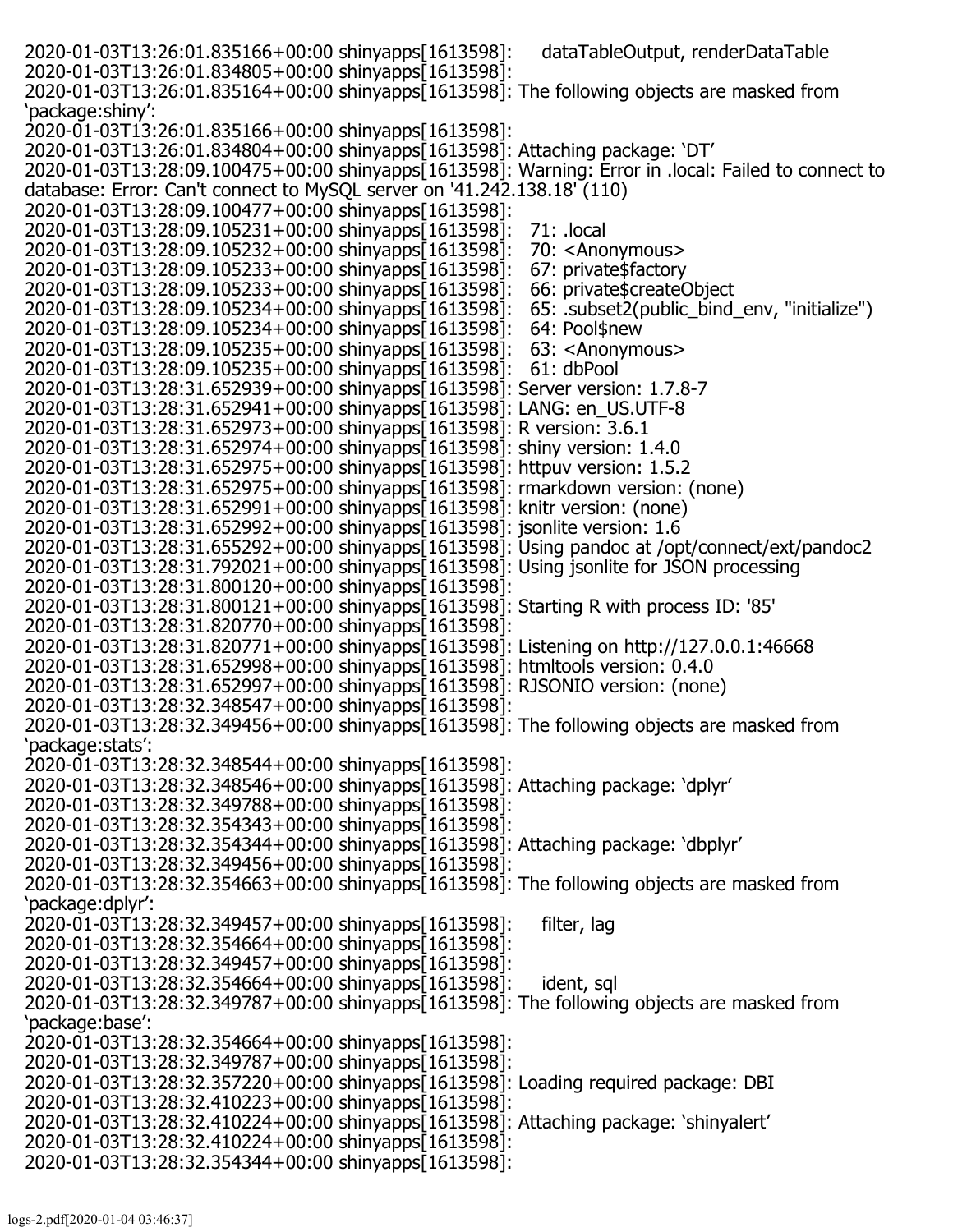| 2020-01-03T13:28:32.410539+00:00 shinyapps[1613598]: The following object is masked from            |                                             |
|-----------------------------------------------------------------------------------------------------|---------------------------------------------|
| 'package:shiny':                                                                                    |                                             |
| 2020-01-03T13:28:32.349788+00:00 shinyapps[1613598]:                                                | intersect, setdiff, setequal, union         |
| 2020-01-03T13:28:32.410539+00:00 shinyapps[1613598]:                                                |                                             |
| 2020-01-03T13:28:32.410540+00:00 shinyapps[1613598]:                                                | runExample                                  |
| 2020-01-03T13:28:32.410540+00:00 shinyapps[1613598]:                                                |                                             |
| 2020-01-03T13:28:32.520685+00:00 shinyapps[1613598]: The following object is masked from            |                                             |
| 'package:base':                                                                                     |                                             |
| 2020-01-03T13:28:32.520350+00:00 shinyapps[1613598]:                                                |                                             |
| 2020-01-03T13:28:32.520685+00:00 shinyapps[1613598]:                                                |                                             |
| 2020-01-03T13:28:32.520352+00:00 shinyapps[1613598]: Attaching package: 'lubridate'                 |                                             |
| 2020-01-03T13:28:32.520352+00:00 shinyapps[1613598]:                                                |                                             |
| 2020-01-03T13:28:32.520686+00:00 shinyapps[1613598]:                                                | date                                        |
| 2020-01-03T13:28:32.520686+00:00 shinyapps[1613598]:                                                |                                             |
| 2020-01-03T13:28:32.536379+00:00 shinyapps[1613598]:                                                |                                             |
| 2020-01-03T13:28:32.536380+00:00 shinyapps[1613598]: Attaching package: 'DT'                        |                                             |
| 2020-01-03T13:28:32.536380+00:00 shinyapps[1613598]:                                                |                                             |
| 2020-01-03T13:28:32.536719+00:00 shinyapps[1613598]: The following objects are masked from          |                                             |
| 'package:shiny':                                                                                    |                                             |
| 2020-01-03T13:28:32.536720+00:00 shinyapps[1613598]:                                                |                                             |
| 2020-01-03T13:28:32.536720+00:00 shinyapps[1613598]:                                                | dataTableOutput, renderDataTable            |
| 2020-01-03T13:28:32.536720+00:00 shinyapps[1613598]:                                                |                                             |
| 2020-01-03T13:30:39.756500+00:00 shinyapps[1613598]: Warning: Error in .local: Failed to connect to |                                             |
| database: Error: Can't connect to MySQL server on '41.242.138.18' (110)                             |                                             |
| 2020-01-03T13:30:39.756501+00:00 shinyapps[1613598]:                                                |                                             |
| 2020-01-03T13:30:39.761350+00:00 shinyapps[1613598]:                                                | 71: .local                                  |
|                                                                                                     |                                             |
| 2020-01-03T13:30:39.761352+00:00 shinyapps[1613598]:                                                | 70: <anonymous></anonymous>                 |
| 2020-01-03T13:30:39.761352+00:00 shinyapps[1613598]:                                                | 67: private\$factory                        |
| 2020-01-03T13:30:39.761353+00:00 shinyapps[1613598]:                                                | 66: private\$createObject                   |
| 2020-01-03T13:30:39.761354+00:00 shinyapps[1613598]:                                                | 65: .subset2(public_bind_env, "initialize") |
| 2020-01-03T13:30:39.761354+00:00 shinyapps[1613598]:                                                | 64: Pool\$new                               |
| 2020-01-03T13:30:39.761355+00:00 shinyapps[1613598]:                                                | 63: <anonymous></anonymous>                 |
| 2020-01-03T13:30:39.761355+00:00 shinyapps[1613598]:                                                | 61: dbPool                                  |
| 2020-01-03T13:32:33.957398+00:00 shinyapps[1613598]: Server version: 1.7.8-7                        |                                             |
| 2020-01-03T13:32:33.957422+00:00 shinyapps[1613598]: R version: 3.6.1                               |                                             |
| 2020-01-03T13:32:33.957423+00:00 shinyapps[1613598]: shiny version: 1.4.0                           |                                             |
| 2020-01-03T13:32:33.957431+00:00 shinyapps[1613598]: httpuv version: 1.5.2                          |                                             |
| 2020-01-03T13:32:33.957450+00:00 shinyapps[1613598]: rmarkdown version: (none)                      |                                             |
| 2020-01-03T13:32:33.957459+00:00 shinyapps[1613598]: knitr version: (none)                          |                                             |
| 2020-01-03T13:32:33.957477+00:00 shinyapps[1613598]: jsonlite version: 1.6                          |                                             |
| 2020-01-03T13:32:33.957516+00:00 shinyapps[1613598]: RJSONIO version: (none)                        |                                             |
| 2020-01-03T13:32:33.957517+00:00 shinyapps[1613598]: htmltools version: 0.4.0                       |                                             |
| 2020-01-03T13:32:33.957421+00:00 shinyapps[1613598]: LANG: en_US.UTF-8                              |                                             |
| 2020-01-03T13:32:33.957660+00:00 shinyapps[1613598]: Using pandoc at /opt/connect/ext/pandoc2       |                                             |
| 2020-01-03T13:32:34.096412+00:00 shinyapps[1613598]: Using jsonlite for JSON processing             |                                             |
| 2020-01-03T13:32:34.105261+00:00 shinyapps[1613598]:                                                |                                             |
| 2020-01-03T13:32:34.105262+00:00 shinyapps[1613598]: Starting R with process ID: '159'              |                                             |
| 2020-01-03T13:32:34.126392+00:00 shinyapps[1613598]:                                                |                                             |
| 2020-01-03T13:32:34.126392+00:00 shinyapps[1613598]: Listening on http://127.0.0.1:44697            |                                             |
| 2020-01-03T13:32:34.598745+00:00 shinyapps[1613598]:                                                |                                             |
| 2020-01-03T13:32:34.598748+00:00 shinyapps[1613598]:                                                |                                             |
| 2020-01-03T13:32:34.598747+00:00 shinyapps[1613598]: Attaching package: 'dplyr'                     |                                             |
| 2020-01-03T13:32:34.599705+00:00 shinyapps[1613598]: The following objects are masked from          |                                             |
| 'package: stats':                                                                                   |                                             |
| 2020-01-03T13:32:34.599705+00:00 shinyapps[1613598]:                                                |                                             |
| 2020-01-03T13:32:34.599706+00:00 shinyapps[1613598]:                                                | filter, lag                                 |
| 2020-01-03T13:32:34.599706+00:00 shinyapps[1613598]:                                                |                                             |
|                                                                                                     |                                             |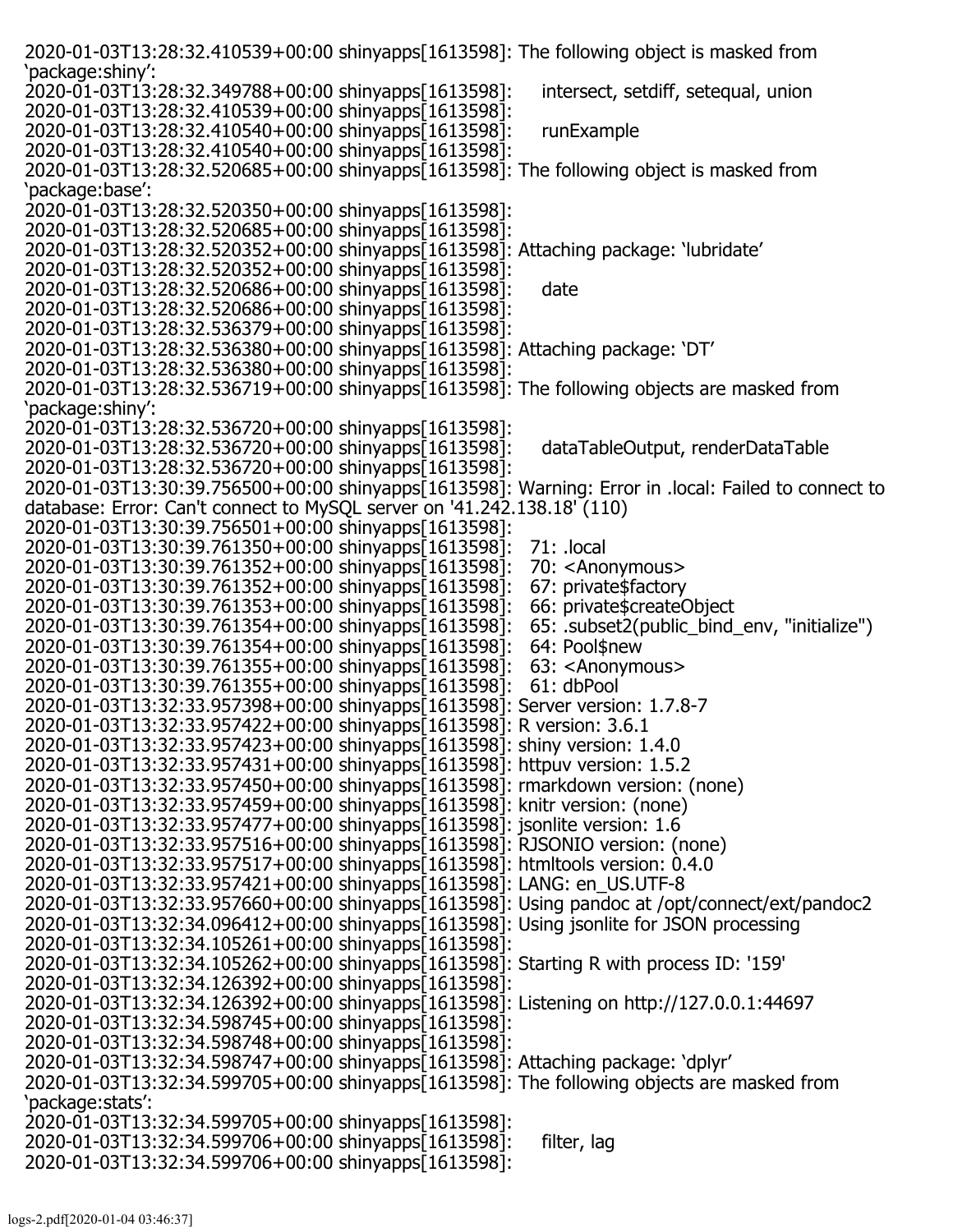| 2020-01-03T13:32:34.600056+00:00 shinyapps[1613598]: The following objects are masked from          |                                             |
|-----------------------------------------------------------------------------------------------------|---------------------------------------------|
| 'package:base':                                                                                     |                                             |
| 2020-01-03T13:32:34.600057+00:00 shinyapps[1613598]:                                                | intersect, setdiff, setequal, union         |
| 2020-01-03T13:32:34.600056+00:00 shinyapps[1613598]:                                                |                                             |
| 2020-01-03T13:32:34.664564+00:00 shinyapps[1613598]:                                                |                                             |
| 2020-01-03T13:32:34.600057+00:00 shinyapps[1613598]:                                                |                                             |
| 2020-01-03T13:32:34.604833+00:00 shinyapps[1613598]:                                                |                                             |
| 2020-01-03T13:32:34.604834+00:00 shinyapps[1613598]: Attaching package: 'dbplyr'                    |                                             |
| 2020-01-03T13:32:34.604834+00:00 shinyapps[1613598]:                                                |                                             |
| 2020-01-03T13:32:34.605170+00:00 shinyapps[1613598]: The following objects are masked from          |                                             |
|                                                                                                     |                                             |
| 'package:dplyr':                                                                                    |                                             |
| 2020-01-03T13:32:34.605171+00:00 shinyapps[1613598]:                                                |                                             |
| 2020-01-03T13:32:34.605171+00:00 shinyapps[1613598]:                                                | ident, sql                                  |
| 2020-01-03T13:32:34.605171+00:00 shinyapps[1613598]:                                                |                                             |
| 2020-01-03T13:32:34.607876+00:00 shinyapps[1613598]: Loading required package: DBI                  |                                             |
| 2020-01-03T13:32:34.664567+00:00 shinyapps[1613598]: Attaching package: 'shinyalert'                |                                             |
| 2020-01-03T13:32:34.664568+00:00 shinyapps[1613598]:                                                |                                             |
| 2020-01-03T13:32:34.664928+00:00 shinyapps[1613598]:                                                |                                             |
| 2020-01-03T13:32:34.664928+00:00 shinyapps[1613598]:                                                | runExample                                  |
| 2020-01-03T13:32:34.664927+00:00 shinyapps[1613598]: The following object is masked from            |                                             |
| 'package:shiny':                                                                                    |                                             |
| 2020-01-03T13:32:34.780909+00:00 shinyapps[1613598]:                                                |                                             |
| 2020-01-03T13:32:34.664929+00:00 shinyapps[1613598]:                                                |                                             |
| 2020-01-03T13:32:34.780912+00:00 shinyapps[1613598]: Attaching package: 'lubridate'                 |                                             |
|                                                                                                     |                                             |
| 2020-01-03T13:32:34.780913+00:00 shinyapps[1613598]:                                                |                                             |
| 2020-01-03T13:32:34.781299+00:00 shinyapps[1613598]: The following object is masked from            |                                             |
| 'package:base':                                                                                     |                                             |
| 2020-01-03T13:32:34.781301+00:00 shinyapps[1613598]:                                                |                                             |
| 2020-01-03T13:32:34.781302+00:00 shinyapps[1613598]:                                                | date                                        |
| 2020-01-03T13:32:34.781302+00:00 shinyapps[1613598]:                                                |                                             |
| 2020-01-03T13:32:34.799646+00:00 shinyapps[1613598]:                                                |                                             |
| 2020-01-03T13:32:34.799648+00:00 shinyapps[1613598]: Attaching package: 'DT'                        |                                             |
| 2020-01-03T13:32:34.799648+00:00 shinyapps[1613598]:                                                |                                             |
| 2020-01-03T13:32:34.800034+00:00 shinyapps[1613598]: The following objects are masked from          |                                             |
| 'package:shiny':                                                                                    |                                             |
| 2020-01-03T13:32:34.800034+00:00 shinyapps[1613598]:                                                |                                             |
| 2020-01-03T13:32:34.800035+00:00 shinyapps[1613598]:                                                | dataTableOutput, renderDataTable            |
| 2020-01-03T13:32:34.800036+00:00 shinyapps[1613598]:                                                |                                             |
| 2020-01-03T13:34:42.060516+00:00 shinyapps[1613598]: Warning: Error in .local: Failed to connect to |                                             |
| database: Error: Can't connect to MySQL server on '41.242.138.18' (110)                             |                                             |
| 2020-01-03T13:34:42.060518+00:00 shinyapps[1613598]:                                                |                                             |
| 2020-01-03T13:34:42.065345+00:00 shinyapps[1613598]:                                                | 71: .local                                  |
|                                                                                                     | 70: <anonymous></anonymous>                 |
| 2020-01-03T13:34:42.065346+00:00 shinyapps[1613598]:                                                |                                             |
| 2020-01-03T13:34:42.065347+00:00 shinyapps[1613598]:                                                | 67: private\$factory                        |
| 2020-01-03T13:34:42.065348+00:00 shinyapps[1613598]:                                                | 65: .subset2(public_bind_env, "initialize") |
| 2020-01-03T13:34:42.065348+00:00 shinyapps[1613598]:                                                | 64: Pool\$new                               |
| 2020-01-03T13:34:42.065347+00:00 shinyapps[1613598]:                                                | 66: private \$create Object                 |
| 2020-01-03T13:34:42.065349+00:00 shinyapps[1613598]:                                                | 63: <anonymous></anonymous>                 |
| 2020-01-03T13:34:42.065349+00:00 shinyapps[1613598]:                                                | 61: dbPool                                  |
| 2020-01-04T02:35:56.589732+00:00 shinyapps[1613598]: Server version: 1.7.8-7                        |                                             |
| 2020-01-04T02:35:56.589769+00:00 shinyapps[1613598]: LANG: en_US.UTF-8                              |                                             |
| 2020-01-04T02:35:56.589771+00:00 shinyapps[1613598]: R version: 3.6.1                               |                                             |
| 2020-01-04T02:35:56.589776+00:00 shinyapps[1613598]: httpuv version: 1.5.2                          |                                             |
| 2020-01-04T02:35:56.589776+00:00 shinyapps[1613598]: shiny version: 1.4.0                           |                                             |
| 2020-01-04T02:35:56.589790+00:00 shinyapps[1613598]: rmarkdown version: (none)                      |                                             |
| 2020-01-04T02:35:56.589791+00:00 shinyapps[1613598]: knitr version: (none)                          |                                             |
| 2020-01-04T02:35:56.589796+00:00 shinyapps[1613598]: jsonlite version: 1.6                          |                                             |
|                                                                                                     |                                             |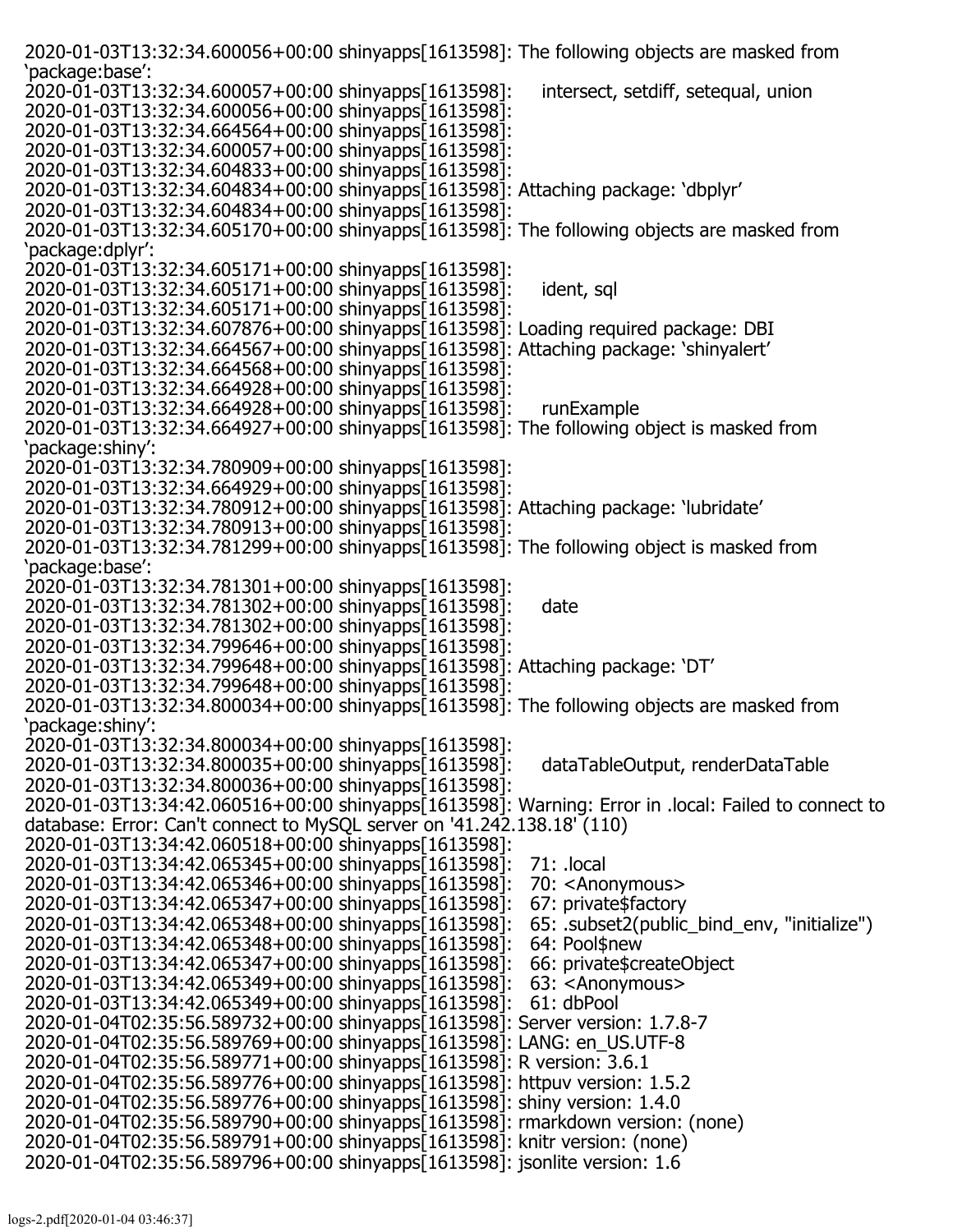2020-01-04T02:35:56.589821+00:00 shinyapps[1613598]: RJSONIO version: (none) 2020-01-04T02:35:56.589822+00:00 shinyapps[1613598]: htmltools version: 0.4.0 2020-01-04T02:35:56.589976+00:00 shinyapps[1613598]: Using pandoc at /opt/connect/ext/pandoc2 2020-01-04T02:35:56.739748+00:00 shinyapps[1613598]: Using jsonlite for JSON processing 2020-01-04T02:35:56.749083+00:00 shinyapps[1613598]: 2020-01-04T02:35:56.749084+00:00 shinyapps[1613598]: Starting R with process ID: '26' 2020-01-04T02:35:56.771710+00:00 shinyapps[1613598]: 2020-01-04T02:35:56.771712+00:00 shinyapps[1613598]: Listening on http://127.0.0.1:46322 2020-01-04T02:36:03.986281+00:00 shinyapps[1613598]: 2020-01-04T02:36:03.986284+00:00 shinyapps[1613598]: Attaching package: 'dplyr' 2020-01-04T02:36:03.986284+00:00 shinyapps[1613598]: 2020-01-04T02:36:03.987186+00:00 shinyapps[1613598]: The following objects are masked from 'package:stats': 2020-01-04T02:36:03.987187+00:00 shinyapps[1613598]: 2020-01-04T02:36:03.987187+00:00 shinyapps[1613598]: filter, lag 2020-01-04T02:36:03.987187+00:00 shinyapps[1613598]: 2020-01-04T02:36:03.987512+00:00 shinyapps[1613598]: The following objects are masked from 'package:base': 2020-01-04T02:36:03.987512+00:00 shinyapps[1613598]: 2020-01-04T02:36:03.987513+00:00 shinyapps[1613598]: intersect, setdiff, setequal, union 2020-01-04T02:36:03.987513+00:00 shinyapps[1613598]: 2020-01-04T02:36:03.992633+00:00 shinyapps[1613598]: 2020-01-04T02:36:03.992634+00:00 shinyapps[1613598]: Attaching package: 'dbplyr' 2020-01-04T02:36:03.992635+00:00 shinyapps[1613598]: 2020-01-04T02:36:03.992959+00:00 shinyapps[1613598]: The following objects are masked from 'package:dplyr': 2020-01-04T02:36:03.992960+00:00 shinyapps[1613598]: 2020-01-04T02:36:03.992961+00:00 shinyapps[1613598]: ident, sql 2020-01-04T02:36:03.992961+00:00 shinyapps[1613598]: 2020-01-04T02:36:03.995604+00:00 shinyapps[1613598]: Loading required package: DBI 2020-01-04T02:36:04.054144+00:00 shinyapps[1613598]: 2020-01-04T02:36:04.054147+00:00 shinyapps[1613598]: Attaching package: 'shinyalert' 2020-01-04T02:36:04.054147+00:00 shinyapps[1613598]: 2020-01-04T02:36:04.054473+00:00 shinyapps[1613598]: The following object is masked from 'package:shiny': 2020-01-04T02:36:04.054474+00:00 shinyapps[1613598]: 2020-01-04T02:36:04.054474+00:00 shinyapps[1613598]: 2020-01-04T02:36:04.054474+00:00 shinyapps[1613598]: runExample 2020-01-04T02:36:04.169846+00:00 shinyapps[1613598]: 2020-01-04T02:36:04.169847+00:00 shinyapps[1613598]: Attaching package: 'lubridate' 2020-01-04T02:36:04.170207+00:00 shinyapps[1613598]: The following object is masked from 'package:base': 2020-01-04T02:36:04.188407+00:00 shinyapps[1613598]: 2020-01-04T02:36:04.169847+00:00 shinyapps[1613598]: 2020-01-04T02:36:04.188407+00:00 shinyapps[1613598]: dataTableOutput, renderDataTable 2020-01-04T02:36:04.170208+00:00 shinyapps[1613598]: 2020-01-04T02:36:04.170208+00:00 shinyapps[1613598]: date 2020-01-04T02:36:04.170209+00:00 shinyapps[1613598]: 2020-01-04T02:36:04.188060+00:00 shinyapps[1613598]: 2020-01-04T02:36:04.188062+00:00 shinyapps[1613598]: Attaching package: 'DT' 2020-01-04T02:36:04.188063+00:00 shinyapps[1613598]: 2020-01-04T02:36:04.188405+00:00 shinyapps[1613598]: The following objects are masked from 'package:shiny': 2020-01-04T02:36:04.188406+00:00 shinyapps[1613598]: 2020-01-04T02:38:11.414967+00:00 shinyapps[1613598]: Warning: Error in .local: Failed to connect to database: Error: Can't connect to MySQL server on '41.242.139.55' (110) 2020-01-04T02:38:11.414971+00:00 shinyapps[1613598]: